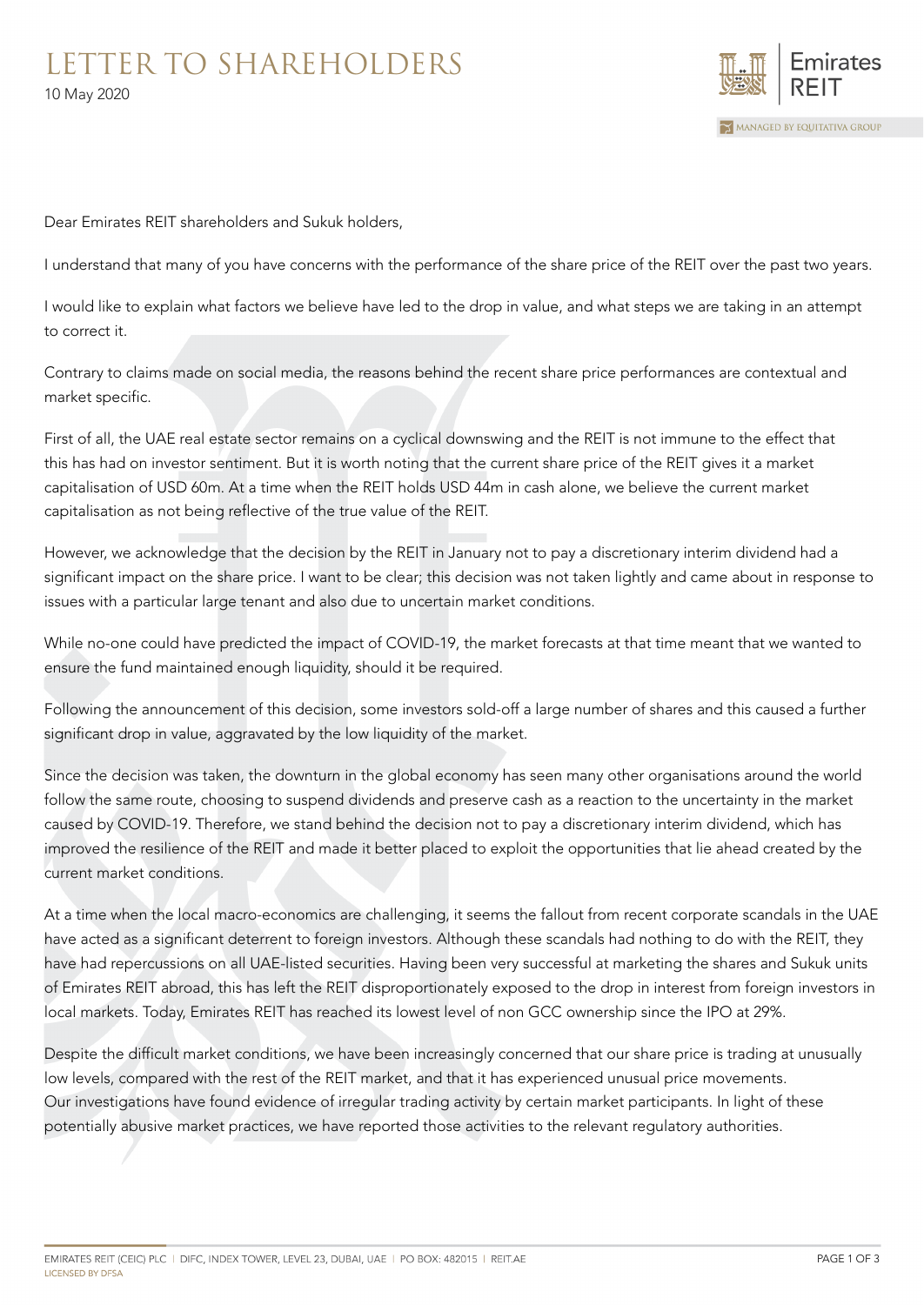Furthermore, in order to protect our shareholders from the abusive actions of these individual traders, the REIT has sought legal advice and will be taking whatever steps it can to prevent further abusive market practices, and to hold those responsible to account.

We are also aware that there are several parties seemingly targeting Emirates REIT and Equitativa through an aggressive campaign of negative stories and false rumours conducted both online and offline. We believe this campaign is seeking to undermine investor confidence and negatively influence the REIT share value, which could have damaging consequences for our shareholders and Sukuk holders.

Part of that campaign focuses on our management fee structure.

It is important to make clear, that Emirates REIT is not just a buy and sell property fund. It is a multi-faceted REIT that buys prime properties with the purpose of repositioning them, develops new office and retail concepts as well as new build to suit properties, like some of our education assets.

This of course implies a higher upside, but with that also, sometimes, come challenges that require much more management, resource and investment than just a broker and a small back office team. We do not believe there is another REIT in the region that operates in this way, and we remain of the view that the current level of management fees reflect the active management strategy and are necessary to ensure the REIT can continue to operate effectively and grow.

With this in mind, the boards are confident in their view that the management fees are structured in a fair and transparent way, with no hidden costs. They have been benchmarked against other REITs in the region and the boards believe they are representative of the level of services that are provided, contrary to the claims suggested.

We want to assure you that any suggestion that the Fund is overcharging on management fees, is in our view both unfounded and ignores the fact that the REIT is actively managed.

Transparency has always been a core principle at Emirates REIT, and we remain committed to keeping our shareholders updated with timely and precise information relating to the financial performance of the REIT. However, for the purposes of consistency and in light of continued market volatility, Emirates REIT has made the decision to move reporting of its revenues and NAV to a quarterly cycle. This will ensure our NAVs are aligned with the quarterly valuation cycles of our external valuers.

Lastly, our Boards are in the final stages of evaluating options to increase the share liquidity and the value of the REIT. This includes discussions about a potential measure to enhance share support, which would provide investors with the comfort that their objectives are aligned with those of the REIT manager.

I want to reassure shareholders, that despite challenging market conditions, the Management Board's focus remains on operational efficiency, asset enhancement and tenant retention. More than ever, the board is fully committed to enhancing the REIT's operations and is focusing efforts to reach optimal occupancy rates, maximise rental revenues, and take advantage of the inevitable opportunities that the current challenging market conditions will create.

Yours sincerely,

Sylvain Vieujot CEO Equitativa (Dubai) Limited